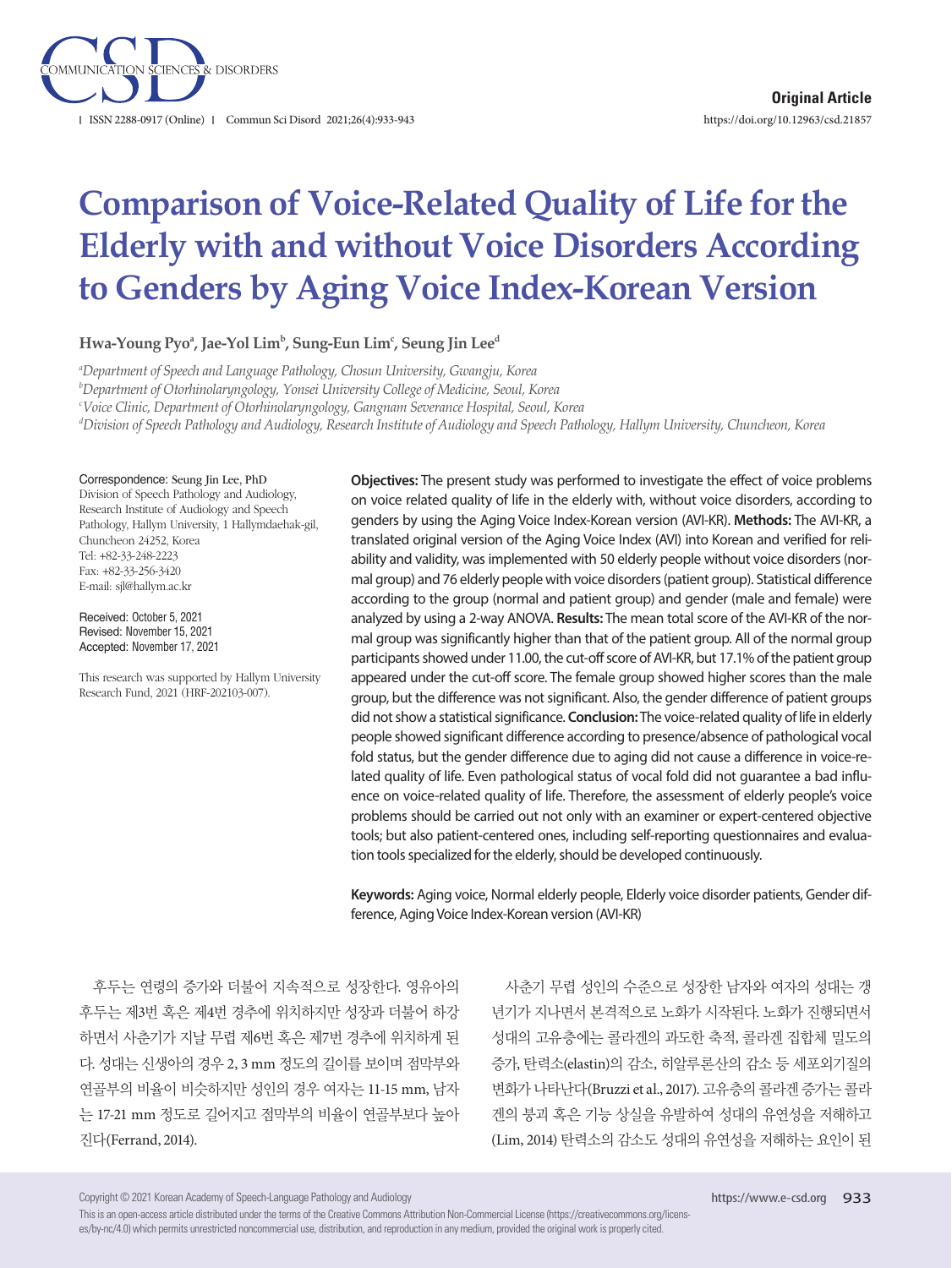

다(Rapoport, Menier, & Grant, 2018). 이런 문제 때문에 성대의 적 절한 폐쇄가 어려워지는데 Rapoport 등(2018)은 성대폐쇄부전은 노인성 음성을 가진 화자의 특징(hallmark)이라고 했다.

노화는 후두뿐 아니라 음성산출에 관여하는 다른 조직의 퇴화 도 유발한다. 호흡기 근육이 약화되고 흉막 탄성력이 떨어지면서 폐 안의 잔기량이 증가하고 상대적으로 폐활량은 감소하여 발화를 위한 호기량이 감소한다(Park, 2014). 중요한 흡기근인 횡격막의 근 력이 약화하고 늑간근, 특히 호기에 관여하는 근육의 단면적이 감 소하면서 호기율이 증가하여 호흡 시 근육피로를 증가시킨다(Lee, Yim, & Kim, 2016).

이러한 후두 및 호흡기의 노화는 노인성 음성의 출현에 중대한 영향을 미친다(Bruzzi et al., 2017). 노인성 음성의 일반적인 특징은 애성, 기식성 음성, 조조성 음성, 간헐적인 무성증(aphonia), 음성피 로, 음성산출을위한과도한노력, 음성진전(tremor), 음도의변화및 음역의 감소, 음성강도의 감소 및 조절의 어려움 등이 있다(Gois, Pernambuco, & Lima, 2018; Kost & Sataloff, 2018; Rapoport et al., 2018).

노화에 의해 나타나는 성대의 변화는 성별에 따라 다르게 나타 난다. 노화된 남성의 성대는 성대의 근섬유, 점막 및 결합조직의 감 소로 성대위축이 동반되며 여성의 경우 성대가 전체적으로 두꺼워 져 부종의 소견을 보인다(Pae, Wang, Choi, Kim, & Nam, 2005). 이 러한 변화로 인해 노인 남성의 기본주파수는 130-160 Hz로 젊은 성 인보다 높게 나타나는 반면 노인 여성의 기본주파수는 사춘기 이 후 180-230 Hz에서 175 Hz 수준으로까지감소한다(Ferrand, 2014).

노인 인구의 증가와 더불어 노인성 음성 연구에 대한 중요성은 나날이 증가하지만 이에 대한 연구는 젊은 성인 집단의 연구에 비 하면 매우 부족하다. 노인의 음성문제가 그들의 삶의질에 미치는 영향에 대한 연구도 지속적으로 이루어지고는 있으나 노인 음성에 대한 기기적 분석 연구에 포함되어 이루어지는 경우가 많고 음성 관련 삶의질에 초점을 맞춘 연구는 여전히 부족하다. 성대의 노화 로 인한 성대조직의 변화가 성별에 따라 다르게 나타남에도 불구 하고 그러한 차이가 음성관련 삶의질에 어떻게 영향을 미치는지에 대한 연구는 더욱 부족하다. 무엇보다도 노인의 음성문제가 삶의질 에 어떤 영향을 미치는지 알아볼 수 있는 노인 집단에 특화된 평가 도구도매우부족하다.

Voice Handicap Index (VHI)나 Voice-Related Quality of Life (V-RQOL) 등을 이용하여 이런 측면을 연구한 논문이 발표되기도 했다(Angadi et al., 2018; Schneider, Plank, Eysholdt, Schützenberger, & Rosanowski, 2011). 그러나 노인 집단은 젊은 성인 집단에 의 하면 매우 이질적인 집단이다. 노인 집단에서 나타나는 많은 특성

이 단순히 노화에 의한 것뿐 아니라 건강상태나 신체조건의 약화, 사회적 위축, 생활방식, 섭식, 운동 등 다양한 요인에 의해 나타난다 (Ahn & Kwon, 1996; Kost & Sataloff, 2018; McGarey et al., 2021; Rapoport et al., 2018). 이렇듯 노인의 음성문제는 젊은 성인과는 또 다른 차원의 문제의 영향을 받을 수 있으므로 노인의 음성문제에 특화된 자기보고식 평가도구(self-reporting evaluation tool)가 필 요하다.

2019년 Etter 등이 제작하여 발표한 Aging Voice Index (AVI)는 노인의 음성문제가 삶의질에 미치는 영향을 알아보기 위해 만들어 지고 타당성을 검증받은 최초의 자기보고식 평가도구이다(Mallick, Garas, & McGlashan, 2019). 이들은 미국의 경우 64세 이상 인 구 중에서는 20-29%가 음성문제를 갖고 있다는 연구보고를 인용 하며(Golub, Chen, Otto, Hapner, & Johns, 2006; Roy et al., 2005, as cited in Etter et al, 2019) 음성문제가 있는 노인의 삶의질을 평가 하는 타당한 평가도구의 필요성을 강조했다. 노인 음성장애 화자의 반구조화된 면담과 질적 연구를 통해 6개의 주제(theme)를 도출하 고 이에 근거하여 36개 문항을 개발한 후 다른 노인 음성장애 화자 를 대상으로 한 베타 테스트를 거쳐 23개 문항을 확정했다. 이를 60-92세의 정상 성대를 가진 노인 집단 20명과 음성장애를 동반한 노인 집단 72명을 대상으로 신뢰도 및 타당도 검증을 한 결과 크론 바흐 알파계수는 .949, V-RQOL과 비교한 공인타당도는 .879로 나 타나높은신뢰도와타당도를보였다.

23개 문항으로 구성된 AVI는 1번부터 18번까지는 부정적인 문 항(예: 1. People ask, "What's wrong with your voice?")으로 구성 되어 있는데 이때 사용하는 점수체계는 0점(Never)부터 4점(Always)의 5점 체계이다. 19번부터 23번까지는 긍정적인 문항[예: 19. "(Even though I have a voice disorder...) I talk on the telephone as much as I want."]으로 구성되어 있고 이때 사용하는 5점 체계는 앞 문항과 달리 4점(Never)부터 0점(Always)을 사용한다. 이를 통 해 문항이 긍정적이든 부정적이든 음성문제가 삶의질에 미치는 부 정적 영향이 총점이 낮을 때는 적고 총점이 높을 때는 큰 것으로 판 단할 수 있다. Etter 등(2019)은 정상군의 평균 점수는 6.286점, 중 증도가 약한(mild) 경우는 24.89점, 심각한(severe) 경우는 51.0점 으로보고하였다.

본 연구는 정상 성대를 가지고 있는 노인 집단(정상군)과 음성장 애를 진단받은 노인 집단(환자군)이 느끼는 음성문제를 자기보고 식평가도구를이용하여알아보는데 AVI를활용해보고자하였다. AVI를 한국어로 번안하여 '노인성 음성지수-한국어판(Aging Voice Index-Korean version, AVI-KR)'을 제작하고 이 평가도구의 신뢰도 및 타당도를 검증한 후 이를 이용하여 음성장애 동반 유무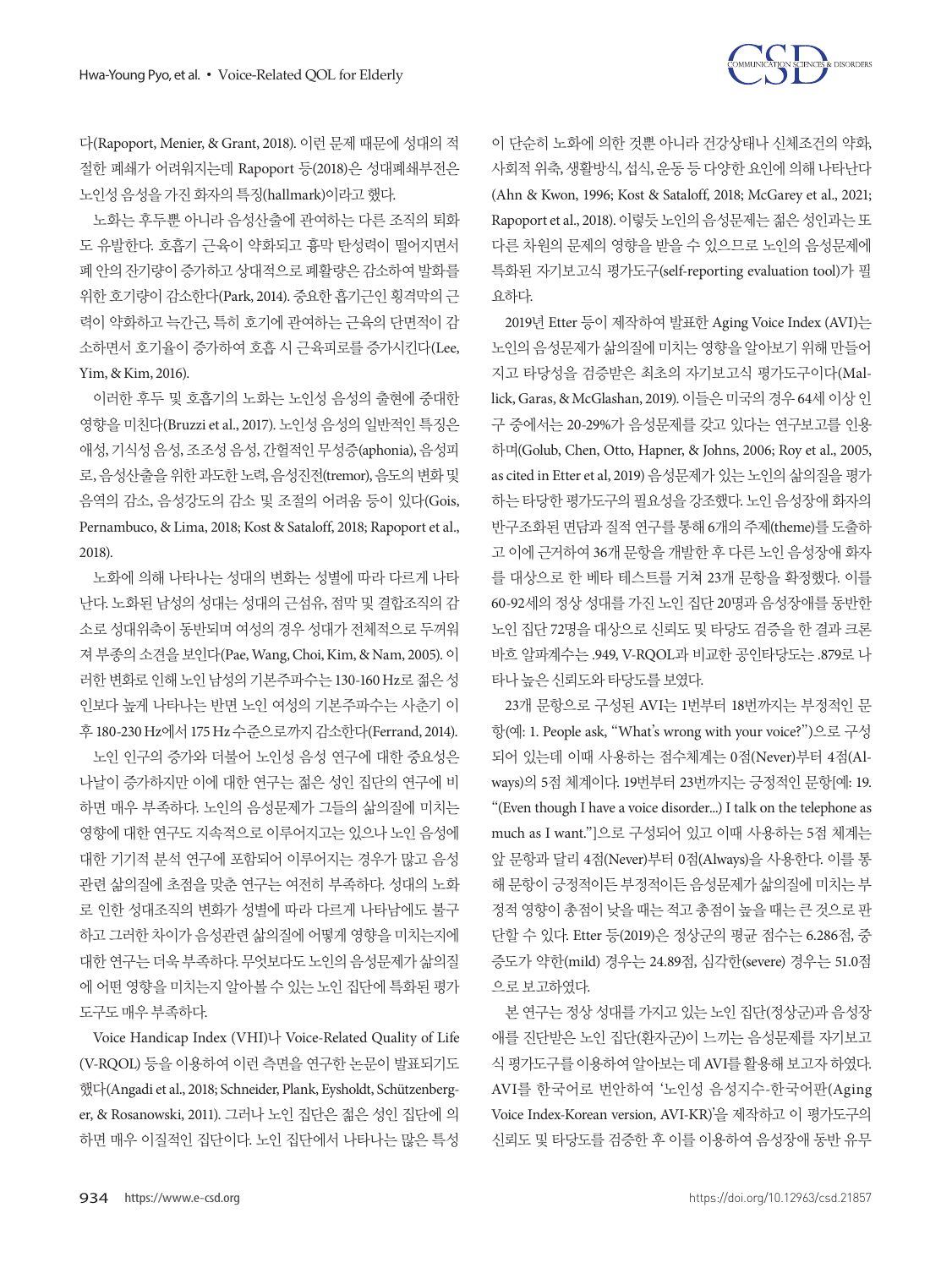



(정상군과 환자군)와 성별(남자와 여자)에서 나타나는 음성관련 삶 의질의차이를다양한측면에서비교해보고자하였다. 이를통하여 노인 음성을 평가하는 데 필요한 환자 보고에 의한 환자 중심의 평 가도구를제공하고그와관련된기초자료를제공하고자하였다.

# 연구방법

# AVI-KR의 제작 및 신뢰도-타당도 검증 AVI-KR 제작

AVI-KR의 제작은 2019년 1월 AVI의 제1저자인 Dr. Etter로부터 한국어 번안본 제작에 대한 공식 승인을 받은 후 진행되었다. 음성 장애 진단, 중재 및 연구 경력이 20년 이상인 본 연구의 제1저자가 AVI의 23개 영어 문항을 한국어로 번안하였다. 그리고 미국에서 20년 이상 거주 중이며 영어와 한국어에 모두 능통한 이중언어 사 용자 1인에게 각 문항의 영어 원문과 한국어 번안문을 비교하도록 하였다. 이를 통해 원문의 의미와 어감이 다르다는 지적을 받은 문 항을 수정하여 한국어 번안본을 완성하였다. 한국어 번안본을 미 국에서 20년 이상 거주 중이며 영어와 한국어에 능통한 또 다른 이 중언어 사용자 1인에게 제공하여 영어로 번역하게 하였고 이를 영 어원문과 비교하여 추가수정이 필요한 정도의 차이는 없음을 확인 하였다. 이러한 과정을 거쳐 최종 확정한 AVI-KR을 Appendix 1에 제시하였다.

AVI-KR은 미국에서 발표된 원본과 마찬가지로 23개 문항으로 이루어져 있다. 1번부터 18번 문항까지는 부정적인 문항(예: '목소리 때문에 사람들이 내 말을 잘 알아듣지 못한다')으로 구성되어 있고 19번부터 23번까지는 긍정적인 문항[예: '(나는 내가 목소리 문제를 갖고있다고해도) 내목소리가마음에든다']으로구성되어있다.

점수체계는 0-4점까지의 5점체계를사용한다. 부정적문항으로 구성된 1-18번까지의문항에서 0점은'전혀그렇지않다'를의미하 고 4점은'항상그렇다'를의미한다. 긍정적문항으로구성된 19-23 번까지의문항에서는이와반대로 0점은'항상그렇다', 4점은'전혀 그렇지 않다'를 의미한다. 검사 참여자의 혼동을 막기 위해 점수에 대한우리말표기는 1-23번모두'전혀그렇지않다'부터'항상그렇 다'의순서로표기되어있고점수만 1-18번은 0-4점의순서로, 19-23 번은 4-0점의 점수로 배열되어 있다. 이에 따라 AVI-KR의 점수는 0-92점까지 분포하고 점수가 높을수록 문제가 심각한 것으로 판단 할수있다.

## AVI-KR의 신뢰도 및 타당도 검증

AVI-KR의 신뢰도 및 타당도 검증은 2019년 4월부터 2021년 6월

까지 60세 이상으로 음성문제를 동반하지 않은 정상 화자 50명과 음성장애를 진단받은 음성장애 화자 76명, 총 126명을 대상으로 이 루어졌다. 우리나라의 법적 노인연령은 만 65세를 기준으로 하지만 후두 노화에 의한 기본주파수의 변화는 50세 이후에 관찰되기 시 작하므로(Kost & Sataloff, 2018) 노인성음성연구시에는 60세를기 준연령으로 하기도 한다. AVI를 제작하여 발표한 Etter 등(2019)도 60세 이상 인구를 연구대상으로 했으므로 본 연구에서도 60세를 기준 연령으로 하였다. 두 집단에 대한 공통참여 기준은 검사 당시 를 기준으로 1) 만 60세 이상인 노인, 2) 비흡연자 혹은 금연한 지 5 년 이상 경과된 사람, 3) 음성문제의 해결을 위해 수술, 약물치료, 음 성치료를 받지 않은 사람, 4) 음성산출에 영향을 미칠 만한 호흡기 질환 및 청각장애를 동반하지 않은 사람, 5) 직업적 음성사용인이 아 닌 사람, 6) 검사자의 지시 및 체크리스트의 내용을 이해할 수 있을 정도의 인지능력 및 언어이해능력을 가진 사람, 7) 음성산출에 영향 을 미칠 수 있는 약물(예: 고혈압 약, 항역류성 약물, 항히스타민제, 이뇨제 등, Thompson, 1995)을 복용하지 않는 사람이었다. 정상 화 자는 1급 혹은 2급 언어재활사 자격증 소지자가 GRBAS 척도로 음 질을 평정하여 G0으로 판단하고 본인이 음성문제가 없다고 보고한 사람을 대상으로 했고 음성장애 화자는 대학병원 이비인후과에서 후두전문의로부터음성장애를진단받은사람을대상으로했다.

참여자 126명의 평균연령은 68.38세(표준편차: 6.80, 범위: 60-87 세)이고 남자 55명, 여자 71명이었다. 정상군 50명의 평균연령은 65.38세(표준편차: 2.49, 범위: 60-85세), 남자 17명, 여자 33명이었으 며 환자군 76명의 평균연령은 69.62세(표준편차: 6.95, 범위: 60-87 세), 남자, 여자 모두 38명씩이었다. 참여자에 대한 세부정보는 Table 1에 제시하였다.

참여자 126명에게 AVI-KR 기록지를 제공하고 사전 설명을 전달 한 후 직접 문항을 읽으면서 해당하는 점수에 표시하도록 했고 이 결과를이용하여신뢰도와타당도를분석하였다.

크론바흐 알파계수를 사용하여 문항내적일관성 신뢰도 검증을 한 결과 크론바흐 알파계수는 .973으로 나타났고 항목(문항)이 삭 제된 경우 크론바흐 알파계수는 .970-.974로 문항을 삭제했을 때 크론바흐 알파계수의 현저한 증가를 유도하는 문항은 없었다.

타당도는 음성장애 전문가를 대상으로 한 내용타당도와 공인된 검사도구와의 상관성을 측정하는 공인타당도로 검증하였다. 내용 타당도에 참여한 음성장애 전문가는 음성장애 진단, 중재 및 연구 경력이 20년 이상인 박사학위 소지자 2인이었다. AVI-KR의 각 문 항에 대해 1점(매우 타당하지 않다)-5점(매우 타당하다)의 5점 척 도로 응답하도록 한 결과 평균 4.87점으로 높은 타당성을 보이는 것으로나타났다.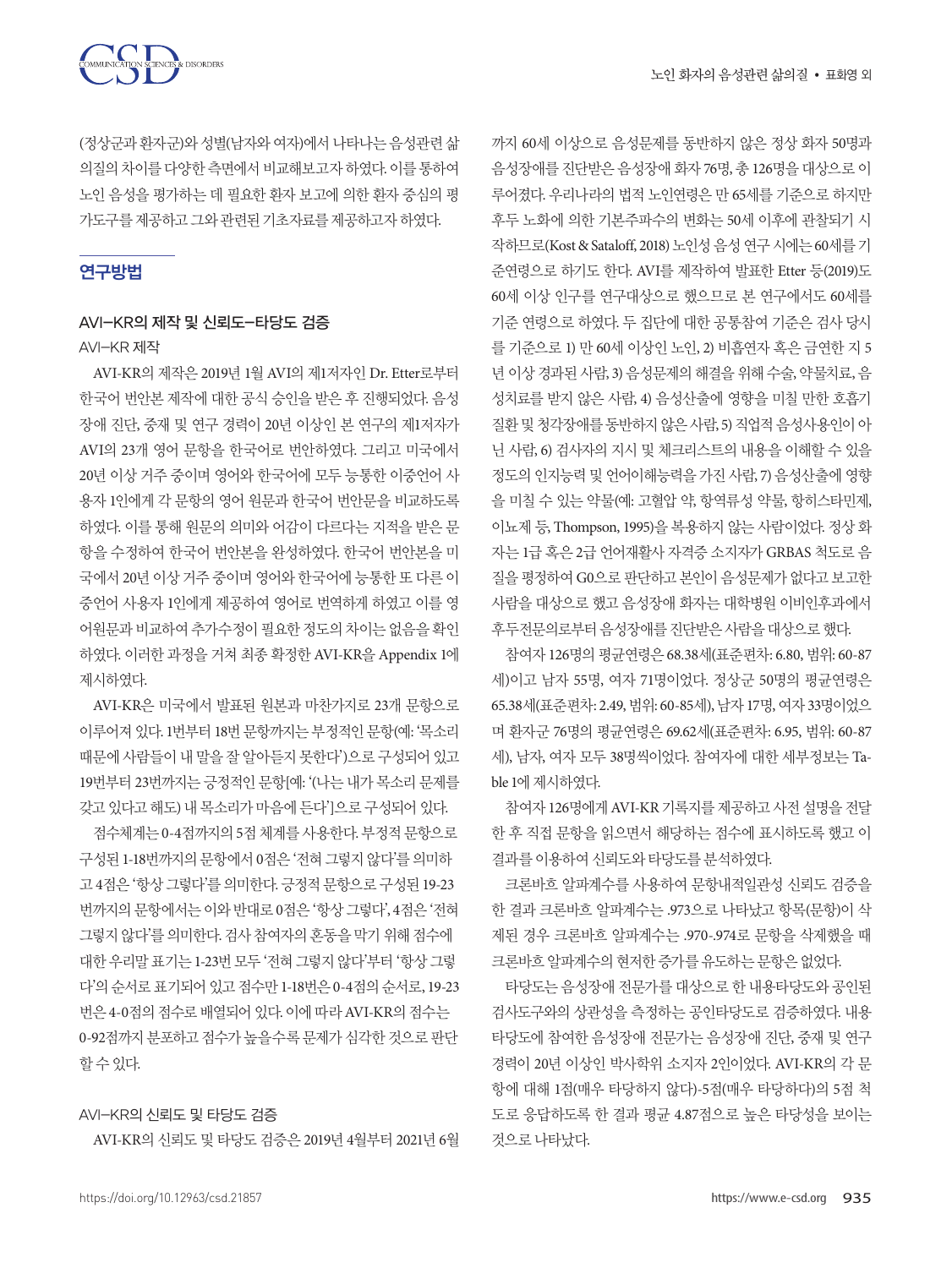

|  | Table 1. Participants' characteristics (for reliability and validity test of AVI-KR) |  |  |
|--|--------------------------------------------------------------------------------------|--|--|
|--|--------------------------------------------------------------------------------------|--|--|

|                                       |               | Total          |       |     |
|---------------------------------------|---------------|----------------|-------|-----|
| Category                              | Normal        | Patients       | Total |     |
| Age (yr)                              |               |                |       | 126 |
| 60-69                                 | 38            | 36             | 74    |     |
| 70-79                                 | 10            | 34             | 44    |     |
| 80-89                                 | $\mathcal{P}$ | 6              | 8     |     |
| Gender                                |               |                |       | 126 |
| Male                                  | 17            | 38             | 55    |     |
| Female                                | 33            | 38             | 71    |     |
| Laryngeal pathology of patients group |               |                | 76    | 76  |
| Abductor spasmodic dysphonia          |               | 1              |       |     |
| Glottal cyst                          |               | 1              |       |     |
| Glottal stenosis                      |               | 1              |       |     |
| Muscle tension dysphonia              |               | 2              |       |     |
| Vocal nodules                         |               | $\overline{2}$ |       |     |
| Papilloma                             |               | $\overline{2}$ |       |     |
| Bilateral vocal fold paralysis        |               | $\overline{2}$ |       |     |
| Sulcus vocalis                        |               | 3              |       |     |
| Reinke's edema                        |               | 3              |       |     |
| Adductor spasmodic dysphonia          |               | 4              |       |     |
| Hyperkeratosis                        |               | 4              |       |     |
| Contact granuloma                     |               | 5              |       |     |
| Vocal polyp                           |               | 6              |       |     |
| Glottal cancer                        |               | $\overline{7}$ |       |     |
| Vocal fold paresis                    |               | 8              |       |     |
| Presbylaryngis                        |               | 10             |       |     |
| Unilateral vocal fold paralysis       |               | 15             |       |     |

공인타당도에 사용된 검사도구는 한국어판 음성장애지수(Korean Voice Handicap Index, K-VHI; Yun, Kim, Son, & Choi, 2008), 음성피로도검사(한국어 번안본) (Vocal Fatigue Index, VFI; Kim, 2016), 음성활동 및 참여 프로파일-한국판(Korean version of the Voice Activity & Participation Profile, K-VAPP; Lee et al., 2016)였 다. 정규성 검정을 통해 AVI-KR의 점수가 정규분포를 이룬다는 것 을확인하였으므로공인된검사도구와 AVI-KR의상관성은피어슨 적률상관분석을 통해 분석하였다. 그 결과 K-VHI와의 상관계수는 .807, VFI는 .714, K-VAPP는 .835로 세 검사도구 모두 유의수준 .01 수준에서 유의하게 높은 상관성을 보이는 것으로 나타났다. 스피어 맨 순위상관계수를 통해 검사-재검사 신뢰도를 구한 결과, 검사-재 검사신뢰도의상관계수는 .975 (*p*<.001)로매우높게나타났다.

AVI-KR에 대한 ROC 곡선 분석 및 곡선 간 비교를 위해 Med-Calc**®** Statistical Software (ver. 20.015, MedCalc Software Ltd., Ostend, Belgium)를 이용하였으며 그 외 통계분석은 SPSS 25.0 (IBM-PSS Inc., Armonk, NY, USA)을이용하였다.

#### **Table 2.** Descriptive statics of AVI-KR total scores

|        | Normal     | <b>Patients</b> | Males        | <b>Females</b> |
|--------|------------|-----------------|--------------|----------------|
|        | $(N = 50)$ | $(N = 76)$      | $(N = 55)$   | $(N=71)$       |
| AVI-KR | 2.28(2.85) | 35.55(2.19)     | 16.80 (2.79) | 21.03 (2.27)   |

Values are presented as mean (SD).

# 음성장애의 유무 및 성별에 따른 노인 화자의 음성관련 삶의질 비교

AVI-KR이 신뢰도와 타당도가 모두 높은 검사도구임을 입증하 였으므로 이를 이용하여 노인 화자의 음성이 음성관련 삶의질에 미치는 영향을 음성장애의 동반 유무 및 성별에 따라 비교해 보고 자 하였다.

AVI-KR의 신뢰도 및 타당도 검증에 참여한 정상군 50명과 환자 군 76명, 총 126명을대상으로음성장애의유무및성별에따라 AVI-KR 총점의차이를비교해보았다.

참여자들의 응답을 토대로 집단별, 성별로 총점의 평균 및 표준 편차를 구하였다. 총점 평균 차이의 통계적 유의성을 검증하기 위 해 유의집단(정상군, 환자군)과 성별(남자군, 여자군), 질환 유형을 독립변수로 하고 AVI-KR 총점을 종속변수로 하여 이원변량분석 을실시하였다.

## 연구결과

### 정상군 및 환자군 노인 화자의 음성관련 삶의질 비교

정상군과 환자군의 AVI-KR 총점의 평균 및 표준편차를 측정한 결과 정상군의 총점 평균은 2.28점(표준편차: 2.85, 범위: 0-11점), 환자군은 35.55점(표준편차: 2.19, 범위: 0-88점)으로 환자군의 총 점이 현저하게 높았다. 이를 통해 환자군의 음성문제가 환자군의 음성관련 삶의질에 미치는 안 좋은 영향이 정상군보다 더 큰 것으 로 나타났다. 성별에 따른 AVI-KR 총점의 차이를 비교한 결과 남 자군의 평균은 16.80점(표준편차: 2.79)이었고 여자군의 평균은 21.03점(표준편차: 2.27점)으로 나타나 여자군의 평균이 남자군보 다약간더높게나타났다. 이러한결과는 Table 2에제시되어있다.

Table 3에서 보듯이 집단에 따른 주효과는 *p*<.001 수준에서 유 의한 것으로 나타나 환자군의 총점이 정상군보다 유의하게 높다는 것을 알 수 있었다. 그러나 성별에 따른 주효과는 유의한 차이를 보 이지 않아 여자군이 남자군보다 높은 총점을 보였어도 그 차이는 유의하지 않은 것으로 나타났다. 집단과 성별의 상호작용효과 또한 유의하지않았다.

ROC 커브분석을통해도출된 AVI-KR의그래프이하면적(AUC) 은 .922, 표준오차는 .025, *p*<.001, 95% 신뢰구간은 .861에서 .962까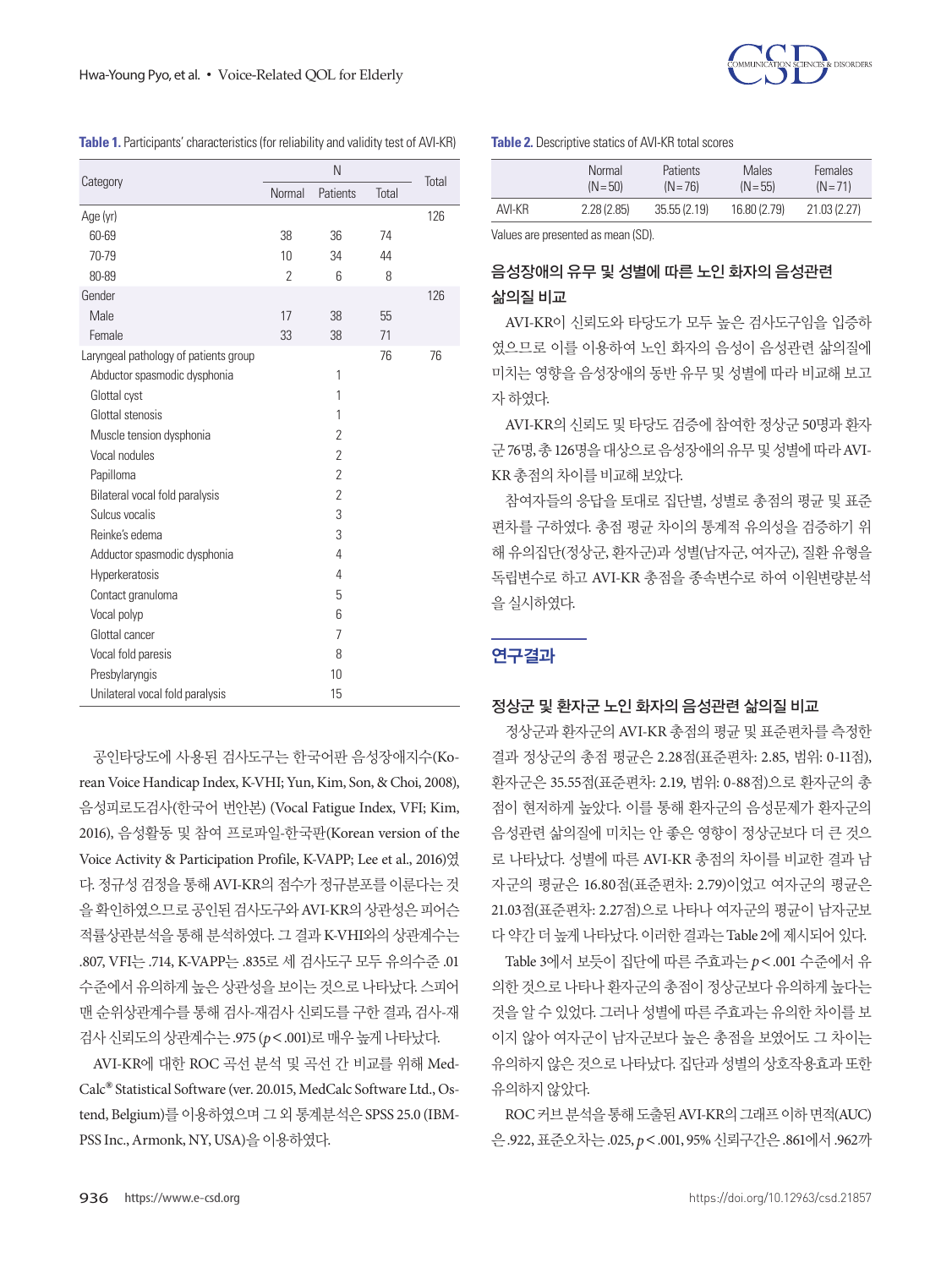

**Table 3.** ANOVA results of AVI-KR total scores

| Source       | Type III SS | ΠF | Mean square |        | <i>p</i> -value |
|--------------|-------------|----|-------------|--------|-----------------|
| Group        | 31.241.836  |    | 31.241.836  | 85.668 | $.000***$       |
| Gender       | 506.385     |    | 506 385     | 1 389  | -241            |
| Group*Gender | 249612      |    | 249612      | 684    | 410             |

 $***p<.001$ 



**Figure 1. ROC curve of AVI-KR.** 

지의 범위로 나타났다(Figure 1). 가장 높은 민감도와 특이도를 나 타내는 Youden's index는 .829였고 이때의 절단점은 11.0점이었다. 이를 기준으로 정상군과 환자군의 점수 분포를 비교한 결과 정상 군은 AVI-KR 총점이 0-10점 사이인 경우가 48명(최저 0점), 11점인 경우가 2명(최고 11점)으로 50명 모두 11.00점보다 낮은 점수를 보 였다. 환자군은 0-10점 사이가 13명(최저 0점), 11점에 해당하는 경 우는 없었고 12-20점 사이가 12명, 21-30점 사이가 12명, 31-40점 사 이가 10명, 41-50점사이가 6명, 51-60점사이가 8명, 61-70점사이가 6명, 71-80점 사이가 5명, 81-90점(최고 88점) 사이가 4명이었다. AVI-KR의 점수는 0점부터 92점까지 나타날 수 있는데 90점 이상 을 보인 경우는 환자군에서도 관찰되지 않았다. 절단점 11.00점 이 하인 참여자 수가 정상군에서는 50명으로 참여자 전체(100%)였지 만환자군에서는 13명(17.1%)으로나타났다.

#### $\mathbf{F}$  and  $\mathbf{F}$  represents the  $\mathbf{F}$ 환자군 노인 화자의 성별에 따른 음성관련 삶의질 비교

정상군과 환자군을 구분하지 않은 126명 전체 참여자를 대상으 로 성별에 따른 음성관련 삶의질을 비교했을 때에는 유의한 성차 가 나타나지 않았다. 정상군은 참여자 모두가 절단점 아래의 수치

|  | Table 4. AVI-KR total scores of male and female patients |  |  |  |  |
|--|----------------------------------------------------------|--|--|--|--|
|--|----------------------------------------------------------|--|--|--|--|

|        | Males $(N=38)$ | Females $(N = 28)$ |  |  |
|--------|----------------|--------------------|--|--|
| AVI-KR | 31.95(24.15)   | 39.16 (24.63)      |  |  |

Values are presented as mean (SD).



**Figure 2.** ROC curve of AVI-KR (male and female patients).

를 보였으나 환자군은 정상군에 비하면 매우 다양한 점수분포를 보였다. 이에 환자군만을 대상으로 하여 성별에 따른 차이가 어떻 게나타나는지비교해보았다.

환자군 76명의 AVI-KR을 성별에 따라 비교한 결과는 Table 4에 제시되어 있다.

전체 참여자를 대상으로 한 분석 결과와 마찬가지로 여자 환자 군의 AVI-KR 총점 점수가 남자 환자군의 총점 점수보다 약간 높게 나타났다. 그러나*t*-test로두집단간의차이를비교한결과그차이 는 유의하지 않은 것으로 나타났고(*t*=-1.289, *p*=.584), 이 또한 전 체군과같은양상을보였다.

성별에 따라 상이한 절단점을 적용해야 할지 여부를 확인하기 위해 ROC 곡선 분석을 실시하였다. 그 결과 남자 환자군의 경우 AUC는 .897, 표준오차 .042, 95% 신뢰구간은 .787에서 .962까지였 으며 여자 환자군의 경우 AUC는 .958, 표준오차 .023, 95% 신뢰구 간은 .881에서 .991까지였다. 두집단의 AUC를비교한결과그차이 는통계적으로유의하지않았다(*z*=1.266, *p*=.205) (Figure 2).

# 논의 및 결론

본 연구는 노인 음성이 삶의질에 미치는 영향을 파악하기 위해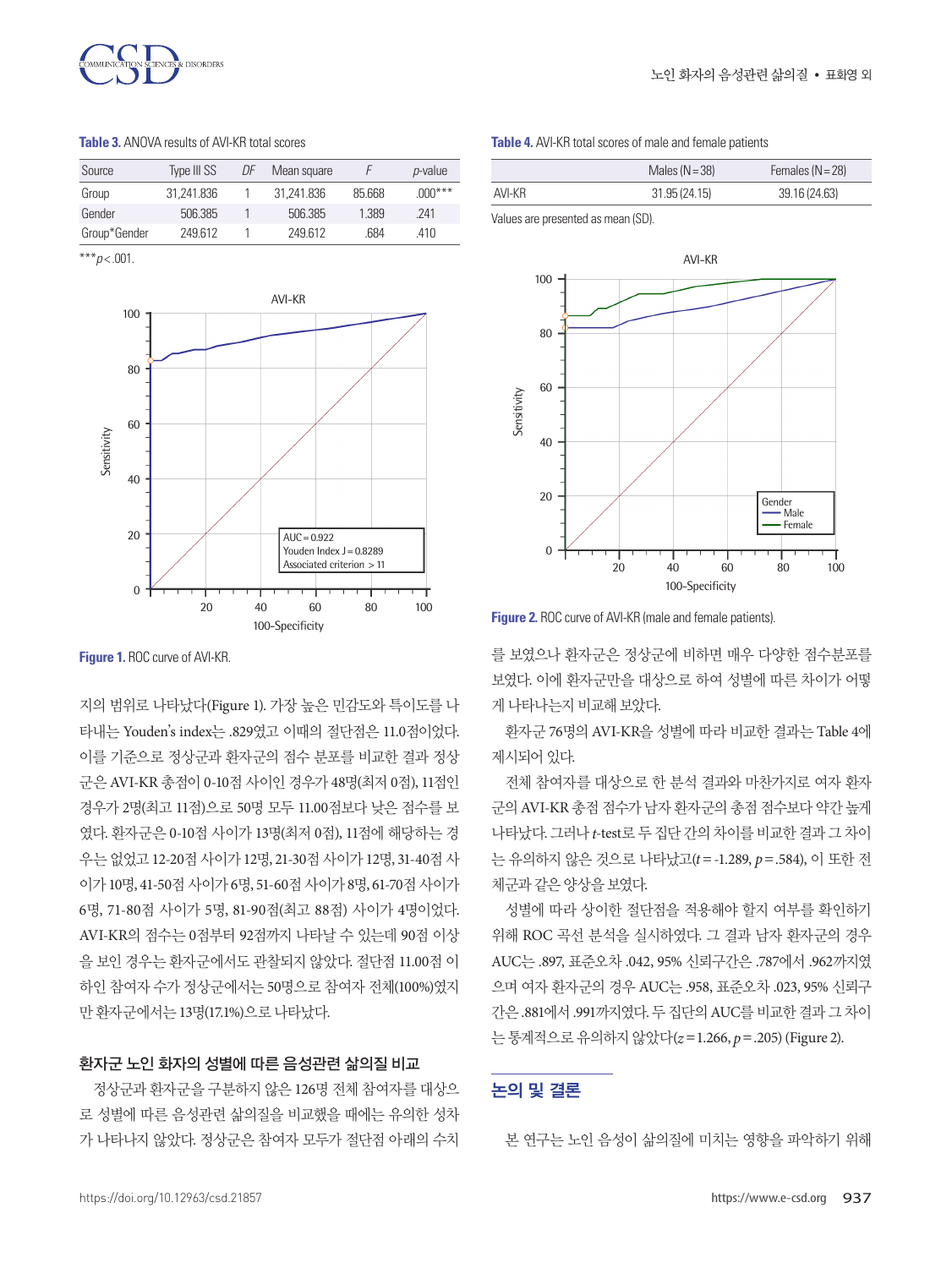

제작된 자기보고식 평가도구인 AVI (Etter et al., 2019)의 한국어 번 안본인 AVI-KR을 이용하여 음성장애 동반 유무와 성별의 차이가 AVI-KR 결과에어떤영향을미치는지알아보고자시행되었다.

AVI (Etter et al., 2019)를 한국어로 번안한 AVI-KR의 신뢰도와 타 당도 검증 결과 크론바흐 알파계수는 .973, 한국어판 음성장애지수, 음성피로도검사(한국어번안본), 음성활동 및 참여 프로파일-한국 판과의 공인타당도는 각각 .807, .714, .835로 유의하게 높은 상관성을 보였고 전문가의 내용타당도 또한 5점(매우 타당하다) 만점 중 4.87 점으로 나타나 높은 신뢰도와 타당도가 입증되었다. 이를 이용하여 정상군과 환자군, 남자군과 여자군의 AVI-KR 총점을 비교한 결과 환자군(평균 35.55점)이 정상군(2.28점)보다 유의하게 높은 점수를 보였고 여자군(21.03점)이 남자군(16.80점)보다 높은 점수를 보였으 나 그 차이는 유의하지 않았다. ROC 분석을 통해 구한 절단점 11.00 점을 기준으로 했을 때 정상군은 모든 화자가 11.00점 미만의 점수 를보였지만환자군은 17.1%가 11.00점미만의점수를보였다.

정상군과 환자군의 AVI-KR 총점은 환자군에서 유의하게 높게 나타났는데 이는 Ahmadi 등(2021)의 연구결과와도 일치한다. 이 들은 AVI를 이란어로 번안한 P(Persian)-AVI를 이용하여 음성문 제를 동반하지 않은 집단과 음성문제를 동반한 집단의 P-AVI 총점 을 비교했는데 후자가 유의하게 높은 점수를 보였다고 보고했다. Etter 등(2019)도 정상군, 1차 근긴장성 발성장애(primary muscle tension dysphonia), 양성점막질환, 신경학적 음성질환, 노인성 후 두 환자군 모두 유의한 집단 간 차이를 보였다고 보고했다. 같은 노 인 집단이라고 하더라도 음성장애를 진단받은 집단이 경험하는 음 성관련 삶의질이 그렇지 않은 집단보다 더 심각한 영향을 받을 것 임을예측하기는어렵지않다.

음성장애를 진단받은 환자군 중에서도 절단점 이하의 점수를 받은 경우가 17%에 해당되고 이중 4명은 AVI-KR의 총점이 0점으 로 나타났다. 0점을 보인 4명의 진단명은 각각 성대마비, 성대용종, 접촉성 육아종, 과각화증이어서 양성 성대질환부터 전암성 질환까 지 매우 다양했다. 이들 외에도 절단점 이하의 점수를 받은 환자군 9명 중에는 성대마비를 진단받은 환자가 4명, 성대용종 3명, 접촉성 육아종 1명, 후두암 환자가 1명 포함되어 있었다. Golub 등(2006)은 65세 이상 노인 107명을 대상으로 전반적인 건강상태를 평가하기 위해 사용하는 SF-12v2 (12-item Medical Outcomes Study Short Form survey U. S. version 2.0)와 V-RQOL을 실시한 후 두 점수의 상관성을 분석한 결과 .06-.28 정도의 낮은 상관성을 보였다고 보고 했다. 본 연구결과와 같이 후두암 및 전암성 질환인 과각화증을 진 단받은 환자들도 정상군과 다르지 않은 AVI-KR 총점 결과를 보였 다는 것은 건강하지 못한 신체 상태가 반드시 음성관련 삶의질에 나쁜 영향을 미치는 것은 아니라는 Golub 등(2006)의 결과를 뒷받 침해 준다. 즉, 성대의 병리적 상태 여부가 음성관련 삶의질에 차이 를 유발할 수는 있지만 성대의 병리적 상태가 반드시 음성관련 삶 의질에 부정적 영향을 미치다고 할 수는 없다.

성별에따라 AVI-KR의총점을비교한결과여자군이좀더높은 점수를 보였지만 그 차이는 유의하지 않았고 환자군에만 한정하여 성별에 따른 차이를 비교한 결과도 이와 같았다. 이러한 결과는 노 인 남자와 여자의 음성관련 삶의질 평가를 비교한 연구 중 AVI를 사용한 Etter 등(2019), 노인 화자 839명을 대상으로 V-RQOL을 실 시한 Applebaum 등(2019)의결과와도일치한다. Rapoport 등(2018) 은 노화와 더불어 여자의 성대는 고유층 표층의 덮개(cover)가 두 꺼워지는 반면 남자의 성대는 탄력소 밀도가 감소하면서 성대점막 이 위축된다고 했다. 노화로 인한 후두의 변화가 남자와 여자에서 다르게나타남에도불구하고 AVI-KR의총점이비슷하게나타났다 는 것은 노화 후 나타나는 후두의 조직학적 차이가 음성관련 삶의 질에반드시중대한영향을미치는요인이되지는않음을보여준다.

화자의 음성문제를 평가하는 데 일상적으로 쓰이는 음향적 평 가, 공기역학적 평가, 청지각적 평가는 음성장애 전문가가 실시하고 해석하는 방법이다. 노인의 음성문제에 대해 화자 스스로 느끼는 음성문제의 정도와 검사자가 평가한 음성문제의 정도가 항상 일치 하지는 않는다는 것은 Schneider 등(2011)이 65세 이상 노인 107명 을 대상으로 자기보고식 평가도구인 V-RQOL과 음성의 음향적 분 석 결과를 대입하여 계산하는 음성장애 중증도지표(dysphonic severity index, DSI)를 비교한 연구에서도 나타난다. 이들은 V-RQOL 과 DSI의 상관성을 분석한 결과 V-RQOL 점수와 DSI 점수가 유의 한 상관을 보이지 않았다고 보고했다. McGarey 등(2021)은 59세 이상 음성장애 화자 33명을 대상으로 후두스트로보스코피를 통 해 성문 틈의 크기를 측정하고 VHI-10을 이용하여 음성문제로 느 끼는 일상생활의 문제를 파악하였다. 이 두 수치의 상관성을 비교 한결과 그 차이는 유의하지 않은 것으로 나타났다고 보고했다.

후두내시경을 통해 관찰한 성문 틈의 크기나 음향적 평가 결과가 음성장애화자스스로느끼는음성문제와항상일치하는것은아니 라는 연구결과는 노인의 음성문제를 평가함에 있어 검사자 중심으 로 이루어지는 평가뿐 아니라 화자 중심의 평가도 반드시 포함되어 야 함을 의미한다. Kosztyɫa-Hojna, Zdrojkowski와 Duchnowska (2019) 또한 음성문제를 진단하는 데 객관적 진단평가도 중요하지만 환자스스로가평가하는주관적평가도매우중요함을강조했다.

KOSIS 국가통계포털에 의하면 우리나라 전국의 65세 이상 고령 인구 비율은 2017년 13.8%, 2018년 14.3%, 2019년 14.9%, 2020년 15.7%, 2021년 7월 1일현재 16.5%로최근 5년간매년 .5-.8%씩증가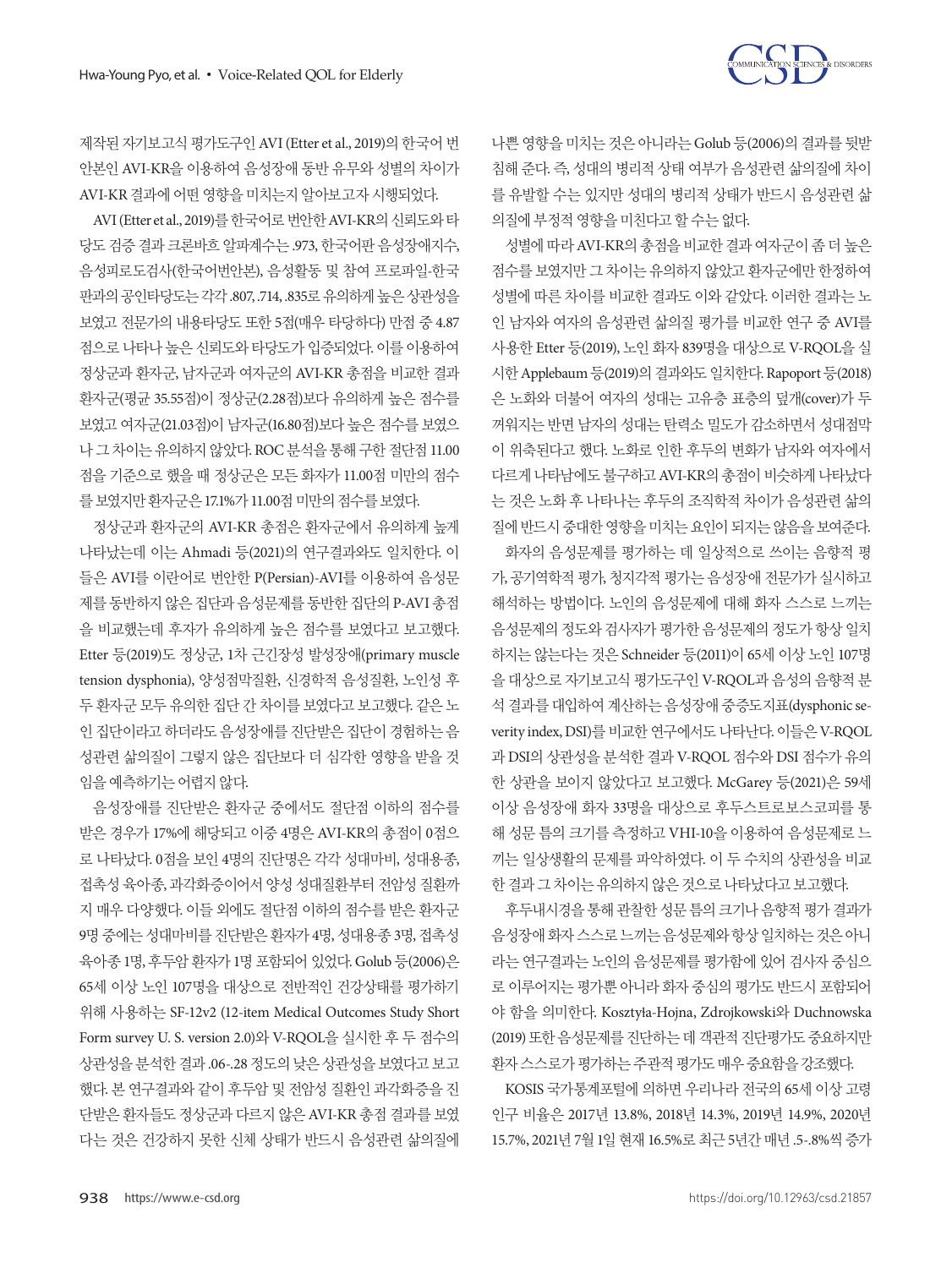TON SCIENCES & DISORDERS

하고 있다(KOSIS, 2021). 이 통계에 따르면 우리나라 고령인구의 비 율은 2025년에 20%를 넘게 되고(20.3%) 2036년에는 30%를 넘을 것으로 예측하고 있다(30.5%). 노인 인구의 비율이 날로 증가하는 데발맞추어노인에게특화된다양한평가도구의개발이필요하다. 서론에서 어금했던 것처럼 노인 집단을 위해 특화된 음성평가 도

구는 매우 드물며 대부분 젊은 성인과 구분 없이 평가도구를 사용 하고 있다. 그러나 노인 집단은 젊은 성인보다 더 이질적인 집단이 고 건강상태, 경제 상태, 사회참여 정도 등 젊은 성인과 큰 차이를 보이는 여러 특성을 갖고 있으므로 더욱더 노인 집단의 특성을 반 영할수있는검사도구가필요하다.

Pyo (2019)는 젊은 성인 남자 집단과 노인 남자 집단의 문단 낭독 시 공기역학적 특성을 비교했을 때 노인 남자 집단의 문단 낭독 시 지속시간은 젊은 성인 남자 집단보다 유의하게 길었으나 기류량이 나 기류체적은 유의한 차이를 보이지 않았다고 했다. 일반적으로 노인 집단의 모든 수치가 젊은 성인 집단의 수치보다 유의하게 부 족하게 나타날 것으로 예상하지만 결과는 그렇지 않았음을 언급하 면서 노인 음성장애 화자의 공기역학적 측정치가 갖는 의미는 연령 만으로 해석할 수 없다고 했다. 이 결과에서 알 수 있듯이 노인 집단 이 보이는 음성 특성의 경향을 젊은 성인보다 유의하게 부족할 것 으로 예측하고 적용하는 것은 잘못된 판단을 유도할 수 있다. 그러 므로 노인 음성장애 화자의 평가 결과를 판단하는 데 젊은 성인의 수치를 참고하여 판단하는 것은 무모하며 노인 집단을 위한 평가도 구가 필요하고 노인 집단을 위한 규준치가 필요하다. 그러므로 본 연구가 노인 집단의 음성관련 삶의질을 분석하는 데 노인 인구를 위해제작된 AVI-KR을사용했다는것은의미있는일이다.

Etter 등(2019)의 AVI의 한국어 번안본으로는 Bae, Sung과 Lee (2019)의 KAVI (Korean version of the Aging Voice Index)도 있다. 두 연구 모두 AVI를 한국어로 번안하였으나 번안 과정이 다르고 번안본의 검사 문장도 차이가 있으므로 각자 신뢰도와 타당도를 구해서 각자 타당하고 신뢰할 만한 결과를 제시하였다. Bae 등 (2019)의 연구와 본 연구 간에는 연구 참여자 선정 기준 및 참여자 구성 면에서 차이가 있다. 본 연구는 60세 이상을 대상자로 하였으 나 Bae 등(2019)의 연구는 65세 이상을 대상자로 하고 있다. 연구 참여자 선정 기준에서 본 연구는 고혈압 약, 항역류성 약물 등 음성 에 영향을 미치는 약물을 복용하지 않는 사람을 포함하여 보다 더 엄격한 기준을 적용하였다. 그러므로 Bae 등(2019)이 정상군 및 환 자군 총 211명을 대상으로 한 데 비하면 본 연구는 정상군 및 환자 군 126명을 대상으로 하여 상대적으로 피험자 수가 더 적었다. 본 연구의 환자군 구성은 Bae 등(2019)과 비교하여 양성 성대질환 환 자가 더 많이 포함되어 있는 차이를 보인다. 노인성 음성장애는 다 른 여러 음성질환이나 병변과 함께 존재할 수 있으며 이 경우 음성 변화의 폭이 더욱 증대된다(Kwon, 2014). 60대 이상 음성장애 환자 의 가장 흔한 원인 중 하나는 성대용종과 같은 양성 성대질환으로 알려져 있기 때문에(Baek & Kim, 2014) 본 연구는 다양한 양성 성 대질환 환자군을 포함하고자 하였다. 또한 Bae 등(2019)의 연구는 KAVI의 신뢰도 및 타당도 검증에 초점을 두었으나 본 연구는 여기 에성별비교에초점을둔연구를추가로진행하였다.

본 연구를 진행함에 있어 충분한 연구 참여자 수를 확보하지 못 한 점은 제한점으로 볼 수 있다. 이러한 문제는 비단 본 연구뿐 아니 라 노인 집단을 대상으로 하는 대부분의 연구에서 당면하는 문제 이다. 특히 노인 집단의 음성문제를 다루고자 할 때는 음성산출에 영향을 미치는 약물을 지속적으로 복용하는 경우 이 요인이 가외 변수로 작용할 수 있기 때문에 이를 제외기준으로 요구하는 경우 가 많다. Thompson (1995)은 항히스타민제, 진해제(기침약), 고혈 압 약, 향정신성 약물, 고농축 비타민C 제제, 호르몬제 등은 성대의 수분을 감소시켜 음성산출에 영향을 미칠 수 있다고 했다. 65세 이 상 인구 중 고혈압 약을 복용하지 않는 경우를 찾기가 쉽지 않기 때 문에 충분히 의미 있는 연구를 위한 참여자 수를 확보하기가 어렵 다. 이러한 어려움 때문에 본 연구의 참여자도 충분한 참여자 수를 확보하지못했음이제한점으로작용하였다.

노인 인구는 계속 증가하고 있고 젊은 성인과는 또 다른 특성을 보이므로 이들을 위한 평가도구의 확보는 매우 중요하다. 나아가서 노인 집단을 위해 사용할 수 있는 신뢰할 수 있고 타당한 평가도구 는노인음성장애화자의중재를위해서도필요하므로꾸준한연구 가 지속적으로 필요하다. 본 연구는 정상군과 환자군, 남자군과 여 자군의 차이를 비교했으나 음성장애를 동반한 경우 질환군에 따 라 어떻게 달라지는지, 연령에 따른 차이는 어떻게 나타나는지 등 에 대한 추후연구가 계속 이루어져야 할 것이다. 앞서 언급한 바와 같이 노인 음성은 신체 건강상태, 우울감 등 정서적 측면, 사회 참 여 등 다양한 측면의 영향을 받는다. 그러므로 추후연구로 이러한 측면이 노인 화자의 음성관련 삶의질에 어떠한 영향을 미치는지 알 아보는것도의미있을것이다.

## **REFERENCES**

Ahmadi, A., Hosseinifar, S., Faham, M., Shahramnia, M. M., Ebadi, A., Etter, N. M., ..., & Dehghan, M. (2021). Translation, validity, and reliability of the Persian version of the Aging Voice Index. *Journal of Voice, 35*(2), 327.e13- 327.e21.

Ahn, C. M., & Kwon, K. H. (1996). Clinical study of aged patients with hoarse-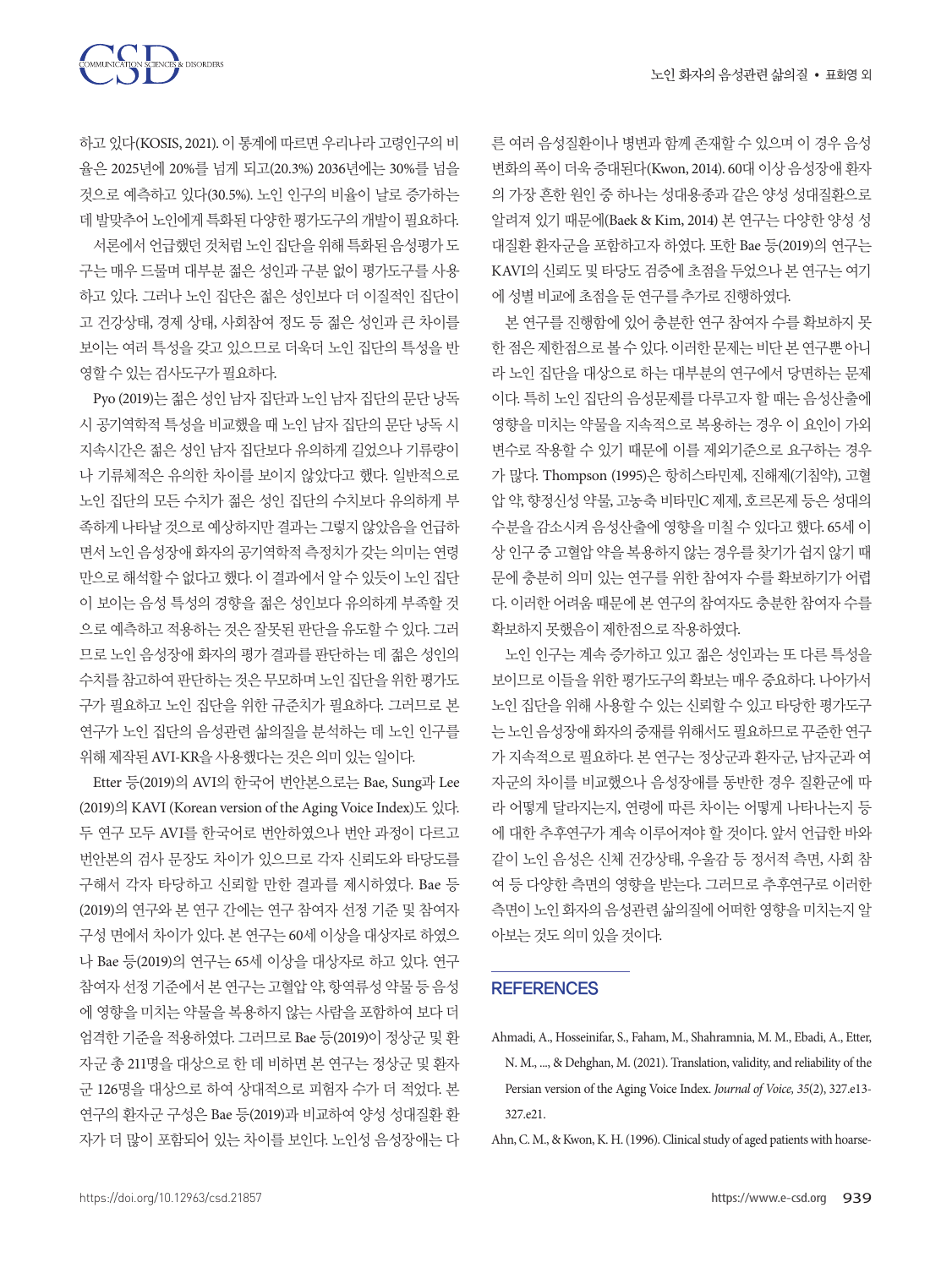

ness. *Journal of the Korean Society of Laryngology, Phoniatrics and Logopedics, 7*(1), 27-31.

- Angadi, V., Colleen, M., Andreatta, R., Dietrich, M., Uhl, T., & Stempe, J. (2018). Biobehavioral measures of presbylaryngis. *Journal of Voice, 34*(3), 415-425.
- Applebaum, J., Harun, A., Davis, A., Hillel, A. T., Best, S. R. A., & Akst, L. M. (2019). Geriatric dysphonia: Characteristics of diagnoses in age-based cohorts in a tertiary voice clinic. *Annals of Otology, Rhinology & Laryngology, 128*(5), 384-390.
- Bae, I. H., Sung, E. S., & Lee, J. C. (2019). Validity and reliability of Korean version of the Aging Voice Index (KAVI). *Journal of the Korean Society of Laryngology, Phoniatrics and Logopedics, 30*(1), 21-27.
- Baek, M. K., & Kim, D. Y. (2014). Clinical manifestation of aging voice. *Journal of the Korean Society of Laryngology, Phoniatrics and Logopedics, 25*(1), 16-19.
- Bruzzi, C., Salsi, D., Minghetti, D., Negri, M., Casolino, D., & Sessa, M. (2017). Presbyphonia. *Acta Biomed, 88*(1), 6-10.
- Etter, N. M., Hapner, E. R., Barkmeier-Kraemer, J. M., Gartner-Schmidt, J. L., Dressler, E.V., & Stemple, J. C. (2019). Aging Voice Index (AVI): reliability and validity of a voice quality of life scales for older adults. *Journal of Voice, 33*(5), 807.e7-807.e12.
- Ferrand, C. T. (2014). *Voice disorders: scope of theory and practice.* (S. Kim, H. Pyo, & S. Kwon, Trans.). Pearson Higher Ed. (Original work published 2012).
- Gois, A. C., Pernambuco, L. A., & Lima, K. C. (2018). Factors associated with voice disorders among the elderly: a systematic review. *Brazilian Journal of Otorhinolaryngology, 84*(4), 506-513.
- Golub, J. S., Chen, P. H., Otto, K. J., Hapner, E., & Johns, M. M. (2006). Prevalence of perceived dysphonia in a geriatric population. *Journal of the American Geriatrics Society, 54*(11), 1736-1739.
- Kim, M. J. (2016). *Relationship between Vocal Fatigue Index and Voice Handicap Index for professional voice users* (Master's thesis). Ewha Womans University. Seoul, Korea.
- KOSIS. (2021). *Projected population by age group (Korea).* Retrieved from [https://kosis.kr/statisticsList/statisticsListIndex.do?vwcd=MT\\_ZTITLE&](https://kosis.kr/statisticsList/statisticsListIndex.do?vwcd=MT_ZTITLE&menuId=M_01_01#content-group) [menuId=M\\_01\\_01#content-group.](https://kosis.kr/statisticsList/statisticsListIndex.do?vwcd=MT_ZTITLE&menuId=M_01_01#content-group)
- Kost, K. M., & Sataloff, R. T. (2018). Voice disorders in the elderly. *Clinics in Geriatric Medicine, 34*(2), 191-203.
- Kwon, T. K. (2014). Treatment of presbyphonia (aging voice). *Journal of the Korean Society of Laryngology, Phoniatrics and Logopedics, 25*(1), 13-15.
- Kosztyɫa-Hojna, B., Zdrojkowski, M., & Duchnowska, E. (2019). The application of High-Speed camera (HS), acoustic analysis and Voice Handicap Index (VHI) questionnaire in diagnosis of voice disorders in elderly men. *Otolaryngologia Polska, 73*(5), 25-30.
- Lee, S. H., Yim, S. J., & Kim, H. C. (2016). Aging of the respiratory system. *Kosin Medical Journal, 31*(1), 11-18.
- Lee, S. J., Choi, H. S., Kim, H. H., Beyon, H. K., Lim, S. E., & Yang, M. K. (2016). Korean version of the Voice Activity and Participation Profile (K-VAPP): a validation study. *Communication Sciences & Disorders, 21*(4), 695-708.
- Lim, J. Y. (2014). Current researches on vocal fold aging. *Journal of the Korean Society of Laryngology, Phoniatrics and Logopedics, 25*(1), 24-26.
- Mallick, A. S., Garas, G., & McGlashan, J. (2019). Presbylaryngis: a state-ofart review. *Current Opinion in Otolaryngology & Head and Neck Surgery, 27*(3), 168-177.
- McGarey, P. O., Bitar, R., Hughes, C. K., Hodson, N., Harris, E. A., Domingeuz, L. M., ..., & Simpson, C. B. (2021). Correlation of glottic gap and voice impairment in presbyphonia. *The Laryngoscope, 131*(6), 1594-1598.
- Pae, K. H., Wang, J. H., Choi, S. H., Kim, S. Y., & Nam, S. Y. (2005). Glottic characteristics and voice complaint in the elderly. *Journal of the Korean Society of Laryngology, Phoniatrics and Logopedics, 16*(2), 135-139.
- Park, I. S. (2014). Histopathologic and physiologic features of the aging larynx. *Journal of the Korean Society of Laryngology, Phoniatrics and Logopedics, 25*(1), 20-23.
- Pyo, H. Y. (2019). Aerodynamic characteristics of young and elderly adult patients with voice disorders during continuous speech. *Journal of Contents Association, 19*(12), 270-278.
- Rapoport, S. K., Menier, J., & Grant, N. (2018). Voice changes in the elderly. *Otolaryngologic Clinics of North America, 51*(4), 759-768.
- Schneider, S., Plank, C., Eysholdt, U., Schützenberger, A., & Rosanowski, F. (2011). Voice function and voice-related quality of life in the elderly. *Gerontology, 57*(2), 109-114.
- Thompson, A. R. (1995). *Medications and the voice.* In J. S. Rubin, R. T. Sataloff, G. S. Korovin, & W. J. Gould (Eds.), Diagnosis and treatment of voice disorders (pp. 237-244). New York, NY: Igaku-Shoin.
- Yun, Y. S., Kim, H. H., Son, Y. I., & Choi, H. S. (2008). Validation of the Korean Voice Handicap Index (K-VHI) and the clinical usefulness of Korean VHI-10. *Korean Journal of Communication Disorders, 13,* 216-241.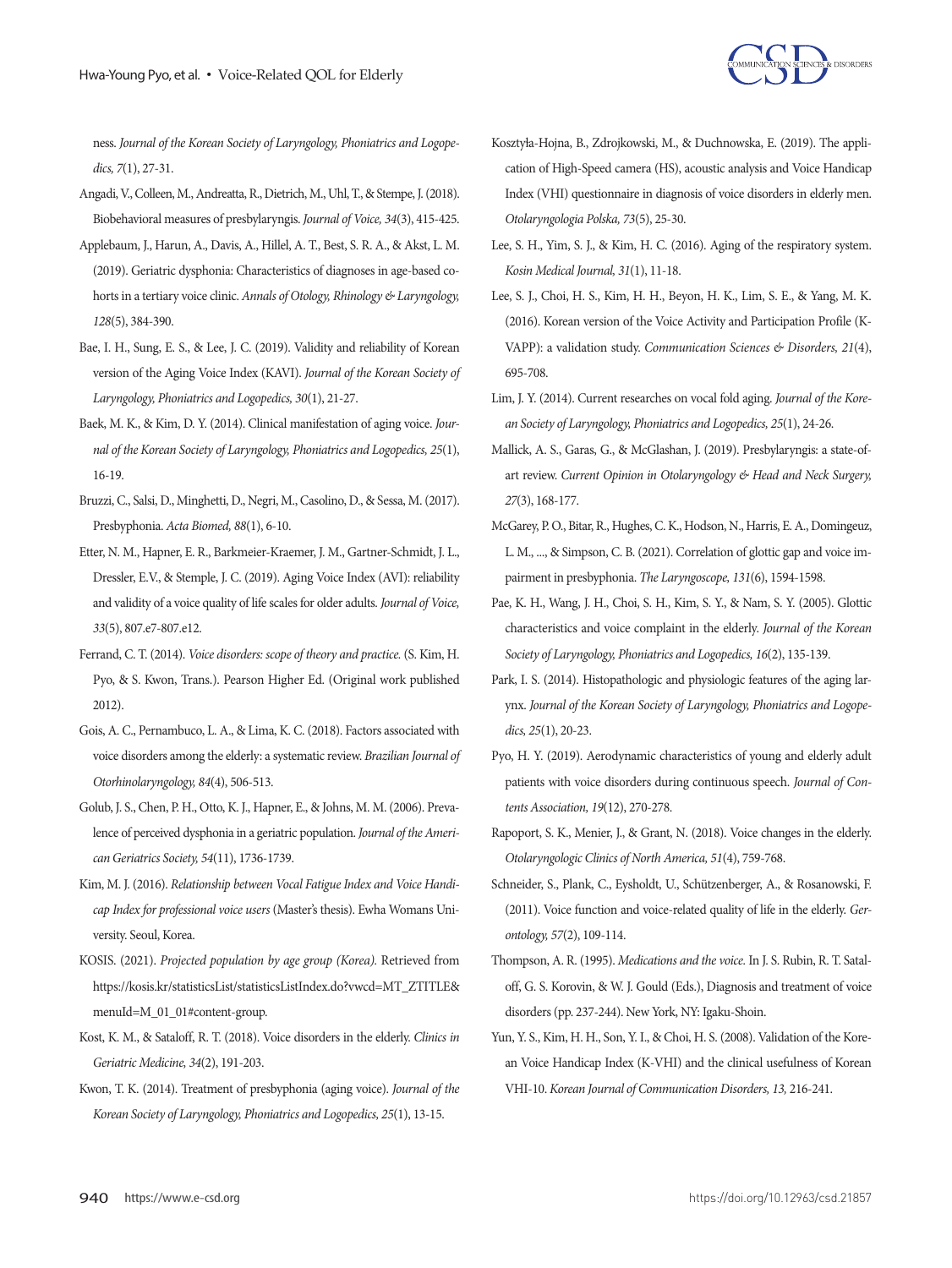

**Appendix 1.** 노인성 음성지수-한국어판(Aging Voice Index-Korean version, AVI-KR)

|    | 문항                                                               | (0)<br>전혀 그렇지<br>않다. | (1)<br>드물게 그럴<br>때가 있다. | (2) | (3)<br>때때로 그렇다. 그럴 때가 많다. | (4)<br>항상 그렇다. |
|----|------------------------------------------------------------------|----------------------|-------------------------|-----|---------------------------|----------------|
| 1  | 사람들이 "목소리가 왜 그러세요?"라고 묻는다.                                       |                      |                         |     |                           |                |
| 2  | 목소리 문제 때문에 사람들이 내 말을 잘 알아듣지 못한다.                                 |                      |                         |     |                           |                |
| 3  | 목소리 문제 때문에 속상하다.                                                 |                      |                         |     |                           |                |
| 4  | 목소리 문제 때문에 말할 때 숨이 차다.                                           |                      |                         |     |                           |                |
| 5  | 목소리가 예전 같지 않아서 속상하다.                                             |                      |                         |     |                           |                |
| 6  | 목소리 문제 때문에 사람들은 내가 아프다고 생각하다.                                    |                      |                         |     |                           |                |
| 7  | 목소리 문제 때문에 말을 적게 하게 된다.                                          |                      |                         |     |                           |                |
| 8  | 말을 하려면 힘이 든다.                                                    |                      |                         |     |                           |                |
| 9  | 목소리가 잘 안 나오면 짜증이 난다.                                             |                      |                         |     |                           |                |
| 10 | 목소리 문제 때문에 하고 싶은 것을 못할 때가 있다.                                    |                      |                         |     |                           |                |
| 11 | 목소리 무제 때문에 사람들이 나를 안 좋게 생각하다.                                    |                      |                         |     |                           |                |
| 12 | 목소리 문제 때문에 걱정이 많다.                                               |                      |                         |     |                           |                |
| 13 | 목소리 문제 때문에 중요한 활동 참여(예, 노래 부르기, 자원봉사 하<br>기, 일자리 찾기 등)를 포기해야 했다. |                      |                         |     |                           |                |
| 14 | 목소리 문제 때문에 다른 사람들이 날 대신해 말을 해준다.                                 |                      |                         |     |                           |                |
| 15 | 내 목소리가 마음에 들지 않는다.                                               |                      |                         |     |                           |                |
| 16 | 목소리 문제 때문에 우울하다.                                                 |                      |                         |     |                           |                |
| 17 | 목소리가 전혀 안 나올 때가 있다.                                              |                      |                         |     |                           |                |
| 18 | 목소리 문제 때문에 내가 위축되어 있다는 느낌이 든다.                                   |                      |                         |     |                           |                |
|    | (19-23 문항) 나는 내가 목소리 문제를 갖고 있다고 해도                               |                      |                         |     |                           |                |
|    | 문항                                                               | (4)<br>전혀 그렇지<br>않다. | (3)<br>드물게 그럴<br>때가 있다. | (2) | (1)<br>때때로 그렇다. 그럴 때가 많다. | (0)<br>항상 그렇다. |
| 19 | 내가 원할 때 원하는 만큼 전화통화를 한다.                                         |                      |                         |     |                           |                |
| 20 | 내 목소리가 마음에 든다.                                                   |                      |                         |     |                           |                |
| 21 | 내가 워할 때 워하는 만큼 말할 수 있다.                                          |                      |                         |     |                           |                |
| 22 | 내 가족과 친한 친구는 내가 말하는 것을 잘 알아듣는다.                                  |                      |                         |     |                           |                |
| 23 | 내 목소리가 충분히 좋다고 생각한다.                                             |                      |                         |     |                           |                |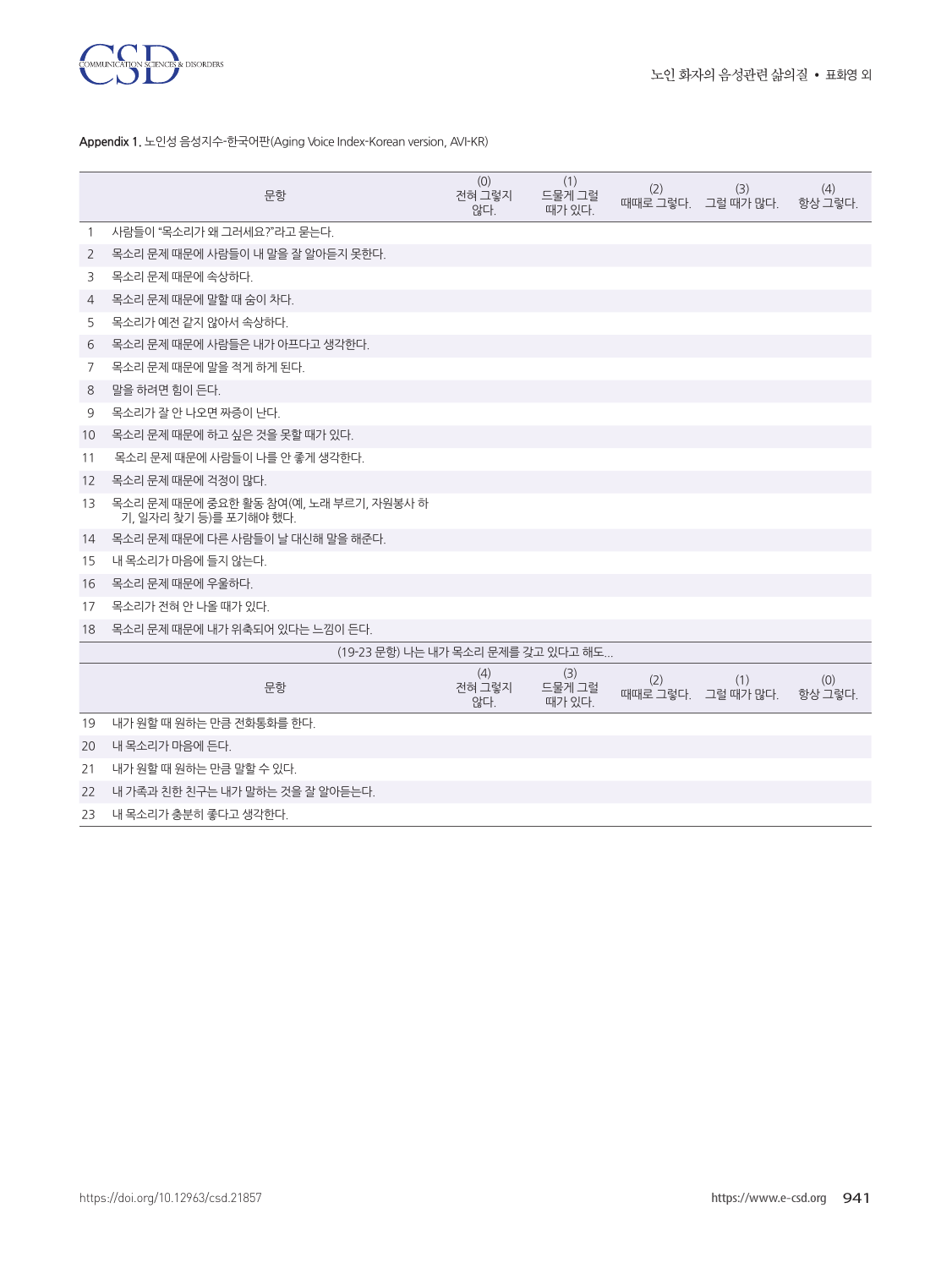

# 국문초록

성별에 따른 정상 및 음성장애 노인 화자의 음성관련 삶의질 비교: 노인성 음성지수-한국어판(Aging Voice Index-Korean version, AVI-KR)을 이용하여

표화영'ㆍ임재열 $^2$ ㆍ임성은 $^3\cdot$  이승진 $^4$ 

'조선대학교 언어치료학과, <sup>2</sup>연세대학교 의과대학 이비인후과학교실, <sup>3</sup>강남세브란스병원 이비인후과 음성언어치료실, '한림대학교 언어청각학부 및 청각언어연구소

배경 및 목적: 본 연구는 Aging Voice Index (AVI)의 한국어 번안본(AVI-Korean version, AVI-KR)을 이용하여 노인의 음성문제가 음 성문제의 동반 유무 및 성별에 따라 음성관련 삶의질에 미치는 영향을 알아보고자 시행되었다. 방법: AVI를 한국어로 번안한 후 신뢰 도 및 타당도의 검증과정을 거친 AVI-KR을 60세 이상의 음성장애를 동반하지 않은 정상군 50명과 음성장애를 진단받은 환자군 76명 에게 시행하였다. 이원변량분석을 통해 음성장애 동반 유무(정상군과 환자군)와 성별(남자군, 여자군)이 음성관련 삶의질에 미치는 영 향을 통계적으로 분석하였다. 결과: 정상군의 AVI-KR 총점 평균은 2.28점이었고 환자군은 35.55점으로 환자군이 유의하게 높았다. 정 상군은 모두 AVI-KR의 절단점인 11.0점 이하의 점수를 보였으나 환자군 중에선 17.1%가 절단점 이하의 점수를 보였다. 남자군의 총점 평균은 16.80점, 여자군은 21.03점으로 여자군이 높았으나 그 차이는 유의하지 않았다. 환자군만으로 성별에 따른 총점 평균의 차이를 비교했을 때도 여자군이 더 높은 점수를 보였으나(39.16 vs. 31.95) 역시 그 차이는 유의하지 않았다. 논의 및 결론: 음성장애로 인한 성 대의 병리적 차이가 음성관련 삶의질에 미치는 영향은 유의한 차이를 보였지만 성차에 의해 나타나는 성대의 조직학적 차이는 음성관 련 삶의질에 유의한 차이를 보이지 않았다. 또한 성대의 병리적 문제도 환자군 모두에게 부정적인 영향을 미친 것은 아니었다. 그러므로 노인 음성장애 화자의 음성문제를 평가할 때는 검사자 중심의 객관적인 평가뿐 아니라 화자 중심의 자기보고식 평가도 중요하게 시행 되어야 하며 노인 집단을 위해 특화된 평가도구에 대한 연구 및 개발도 꾸준히 이루어져야 한다.

핵심어: 노인성 음성, 노인 음성장애군, 노인 정상군, 성차, 노인성 음성지수-한국어판(AVI-KR)

이 논문은 2021년도 한림대학교 교비연구비(HRF-202103-007)에 의하여 연구되었음.

## 참고문헌

Carole T. Ferrand (2014). 음성장애**:** 이론과실제(김성태, 표화영, 권순복역). 서울: 박학사.

권택균 (2014). 노인성음성의치료. 대한음성언어의학회지**, 25**(1), 13-15.

김민주 (2016). 직업적 음성사용인의 음성피로도 검사**(Vocal Fatigue Index)**와 음성장애지수**(Voice Handicap Index)**의 상관도 연구**.** 이화여자대학 교대학원석사학위논문.

박일석 (2014). 노인성후두의조직병리학적, 생리학적특성. 대한후두음성언어의학회지**, 25**(1), 20-23.

배기훈, 왕종환, 최승호, 김상윤, 남순열 (2005). 노인환자에서의음성학적특성. 대한음성언어의학회지**, 16**(2), 135-139.

배인호, 성의숙, 이진춘 (2019). 한국어판노인음성지수의신뢰도와타당도. 대한음성언어의학회지**, 30**(1), 21-27.

백민관, 김동영 (2014). 노인성음성의임상양상. 대한음성언어의학회지**, 25**(1), 16-19.

안철민, 권기환 (1996). 노인애성환자에대한임상적연구. 대한후두음성언어의학회지**, 7**(1), 27-31.

윤영선, 김향희, 손영익, 최홍식 (2008). 한국어판음성장애지수(VHI)의타당도및 VHI-10의임상적유용성. 언어청각장애연구**, 13**(2), 216-241.

이승진, 최홍식, 김향희, 변형권, 임성은, 양민교 (2016). 음성 활동 및 참여 프로파일-한국판(K-VAPP): 타당성 검증 연구. **Communication Sciences** 

## **& Disorders, 21**(4), 695-708.

임재열 (2014). 노인성음성에대한최신연구동향. 대한후두음성언어의학회지**, 25**(1), 24-26.

표화영 (2019). 젊은성인및노인음성장애환자의연속발화시공기역학적특성비교. 한국콘텐츠학회논문지**, 19**(12), 270-278.

KOSIS 국가통계포털 (2021). 주요인구지표**(**성비**,** 인구성장률**,** 인구구조**,** 부양비등**).** 대전: 국가통계포털.